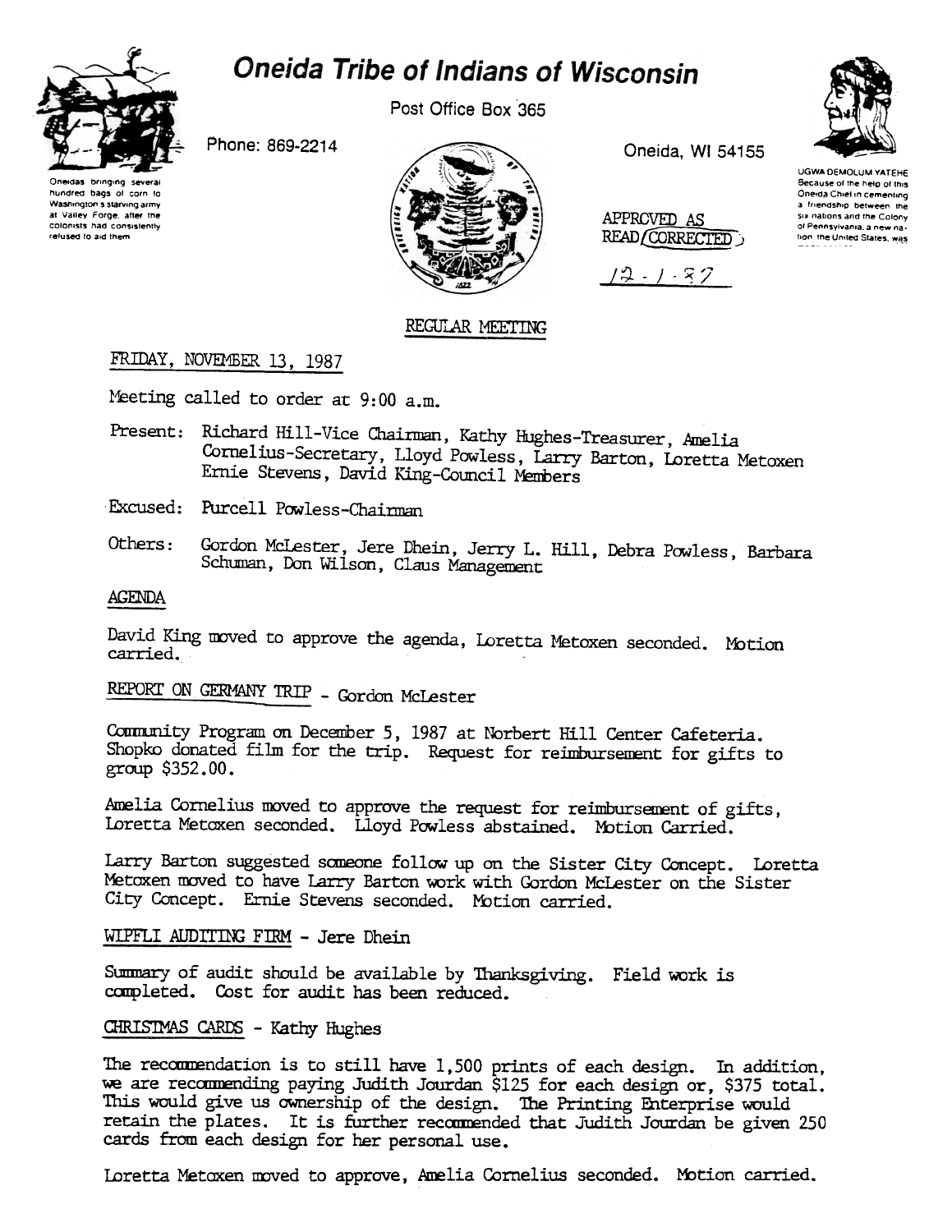ONEIDA TRIBE OF INDIANS OF WISCONSIN REGULAR MEETING - NOVEMBER 13, 1987 Page 2

## REQUEST FROM DAN NINHAM

Dan Ninham is requesting \$320 to cover shortage on postage for flyers.

Kathy Hughes moved to table this request until there is a complete financial report from Dan Ninham. Amelia Cornelius seconded. Motion carried.

### SILVER LAKE COLLEGE

Kathy Hughes moved to refer this item to Bill Gollnick to follow-up and bring a report back to the Business Committee. David King seconded. Motion carried.

#### TRAVEL REQUESTS

Kathy Hughes moved to approve the travel request for Purcell Powless to attend the Indian CDBG Consultation Conference in Tampa, Florida on December 1-4, 1987. Amelia Cornelius seconded. Mbtion carried.

Amelia Cornelius moved to approve travel for Jerry L. Hill to attend the Gaming Meeting on November 17, 1987 in New Jersy, and then go on to Washington, D.C. to attend the NIGA meeting on November 18-21, 1987. David King seconded. Motion carried.

## TRIBAL TRAVEL -Debbie Pavless

Debbie Powless is interested in developing a travel agency. Rick Hill suggested forming a Committee to meet with Debbie: Kathy Hughes, Larry Barton, Amelia Cornelius and Ernie Stevens. Debbie Powless will schedule a meeting early in December.

#### CLAUS MANAGEMENT

The study began in February of 1987. 80 jobs of the 200 positions were evaluated. The balance of the positions were slotted in. The Tribe has a good fringe benefit package and has a unique state tax situation for tribal IIErnhers .

Questions and discussion on study and final result and recommendations followed.

hrelia Cornelius is to notify those position requesting upgrading that the Business Coumittee has the final recommendations and are having Don Wilson and the Personnel Office study the effect on the Tribe's financial status.

Don Wilson will try to have a report available by November 17, 1987 on positions requesting upgrades.

Amelia Cornelius moved to table further discussion or action on the study until December 4. 1987. Loretta Metaxen seconded. MOtion carried.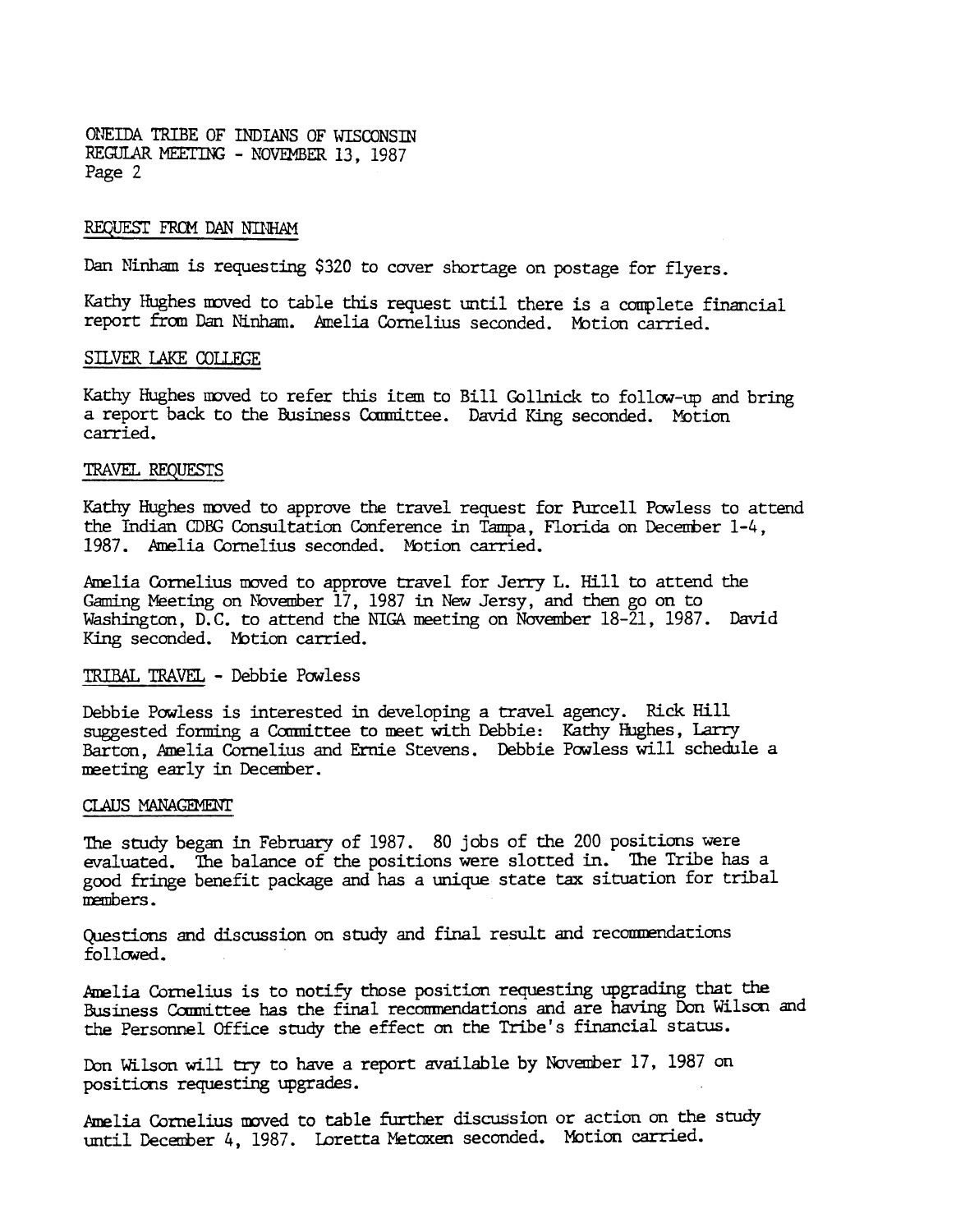ONEIDA TRIBE OF INDIANS OF WISCONSIN REGULAR MEETING - NOVEMBER 13, 1987 Page 3

## UPGRADING HOUSEKEEPER/CUSTODIAN POSITION

David King moved to approve the change of the Housekeeper position with Building and Ground to Maintenance Worker. Larry Barton seconded. Motion carried.

## TRAVEL REQUFSr

Amelia Cornelius moved to approve travel for Lloyd Powless to Milwaukee, WI on November 15, 1987 to attend the LHRAA Planning Committee for 1988 Institute. Loretta Metoxen seconded. Lloyd Powless abstained. Motion carried.

## BINGO PASSES

Loretta Metoxen moved to approve of 6 free bingo passes (2 for Headstart, 2 for West DePere Parent, 2 for Freedom Parents) for Christmas raffles. Amelia Cornelius seconded. Motion carried.

Kathy Hughes is directed to work with Alma Webster and Sandra Ninham to develop a policy for free Bingo Passes.

## E & EE CONVENIENCE STORE BID

fusiness Conmittee discussion -

Requirement of contractor.

- 1. Performance Bond<br>2. Retain 10-20% unt
- Retain 10-20% until all lien waiver are submitted.
- 3. Require 51% Indian unemployment
- 4. Submittal listing of all suppliers and vendors of contractors

Ernie Stevens moved to recess until 1:30 p.m. Kathy Hughes seconded. Motion carried.

# MEETING RECONVENED AT 1:30 P.M.

- Present: Rick Hill-Vice Chairman, Amelia Cornelius-Secretary, Lloyd Powless, Larry Barton, Loretta Metoxen, Ernie Stevens, David King-Council **Members**
- Excused: Chairman Purcell Powless, Kathy Hughes-Treasurer

Others: Carl Rasmissen.

### DISCUSSION ON BID FOR E & EE PROJECT

Carl Rasmussen suggested a building commission to review the building specs be composed of Butch Rentmeester, Mervin Jordan, Randy Jourdan, Jerry Kurowski and himself.